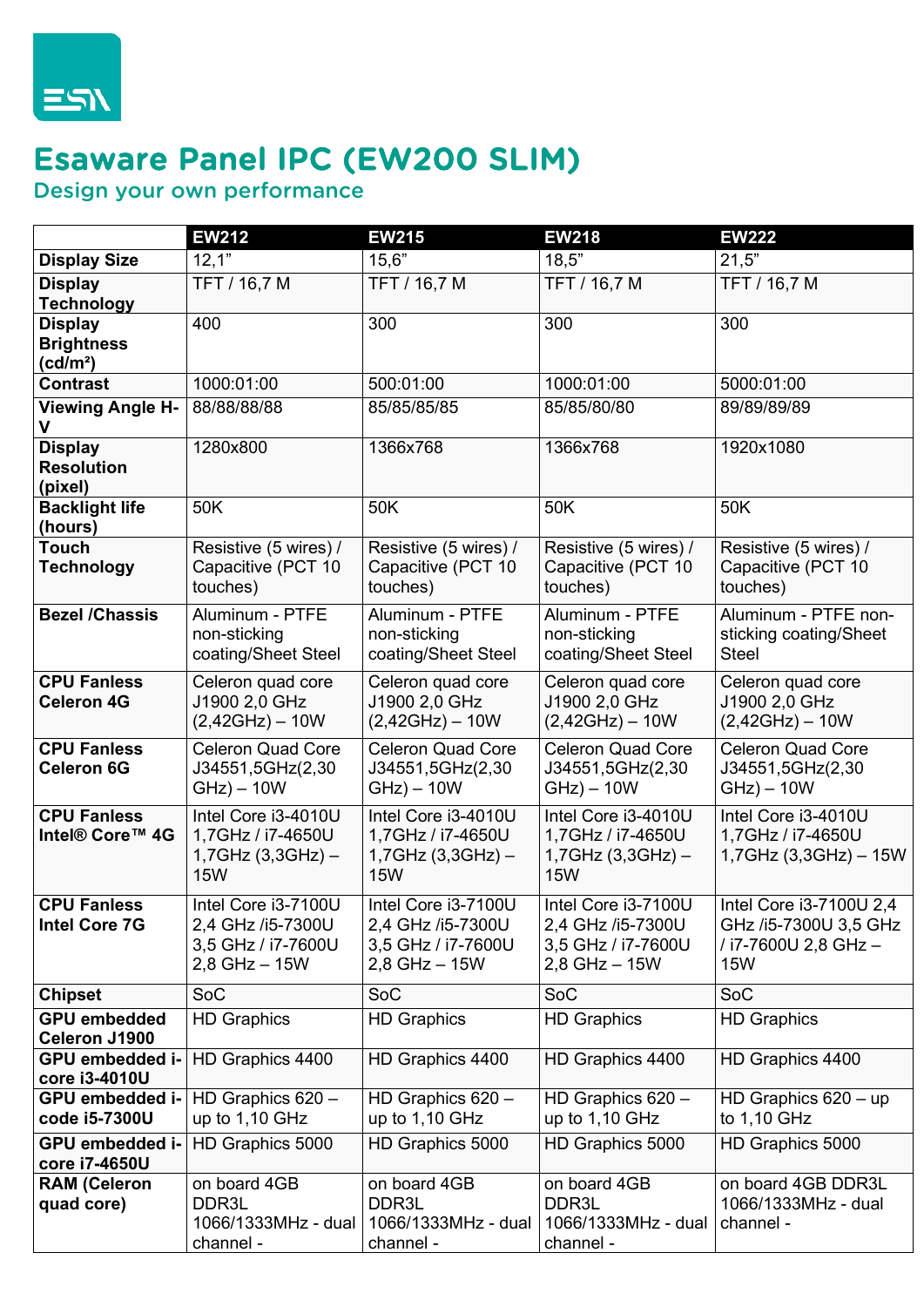

| <b>RAM (Fanless</b><br>Intel® Core™)          | up to 8GB DDR3L<br><b>SODIMM</b><br>1333/1600MHz 204<br>pin-single channel- | up to 8GB DDR3L<br><b>SODIMM</b><br>1333/1600MHz 204<br>pin-single channel- | up to 8GB DDR3L<br><b>SODIMM</b><br>1333/1600MHz 204<br>pin-single channel- | up to 8GB DDR3L<br><b>SODIMM</b><br>1333/1600MHz 204 pin -<br>single channel- |
|-----------------------------------------------|-----------------------------------------------------------------------------|-----------------------------------------------------------------------------|-----------------------------------------------------------------------------|-------------------------------------------------------------------------------|
| RS232 / RS485                                 | 1x RS232 + 1x<br><b>RS485</b>                                               | $1x$ RS232 + 1x<br><b>RS485</b>                                             | $1x$ RS232 + 1x<br><b>RS485</b>                                             | 1x RS232 + 1x RS485                                                           |
| <b>USB Port IP66</b><br>front                 | 1x -no capacitive-                                                          | 1x -no capacitive-                                                          | 1x -no capacitive-                                                          | 1x -no capacitive-                                                            |
| <b>USB Ports 2.0/3.0</b><br>rear              | $1x 2.0 + 1x 3.0$ cpu<br>J1900 / 4x 3.0 cpu<br>Intel®Core™                  | $1x 2.0 + 1x 3.0$ cpu<br>J1900 / 4x 3.0 cpu<br>Intel®Core™                  | $1x 2.0 + 1x 3.0$ cpu<br>J1900 / 4x 3.0 cpu<br>Intel®Core™                  | $1x 2.0 + 1x 3.0$ cpu<br>J1900 / 4x 3.0 cpu<br>Intel®Core™                    |
| <b>Ethernet Celeron</b><br>J1900              | 2x 1Gb RJ45 Intel<br>1210                                                   | 2x 1Gb RJ45 Intel<br>1210                                                   | 2x 1Gb RJ45 Intel<br>1210                                                   | 2x 1Gb RJ45 Intel I210                                                        |
| Ethernet i-Core™<br>i3/i7                     | 2x 1Gb RJ45 Intel<br>1210/1218                                              | 2x 1Gb RJ45 Intel<br>1210/1218                                              | 2x 1Gb RJ45 Intel<br>1210/1218                                              | 2x 1Gb RJ45 Intel<br>1210/1218                                                |
| <b>VGA/DP (</b><br>Celeron J1900)             | 1x / 1x (DP passive<br>cable required)                                      | 1x / 1x (DP passive<br>cable required)                                      | 1x / 1x (DP passive<br>cable required)                                      | 1x / 1x (DP passive<br>cable required)                                        |
| DP (i-Core™<br>i3/i5/i7                       | 2x (DP active cable<br>required)                                            | 2x (DP active cable<br>required)                                            | 2x (DP active cable<br>required)                                            | 2x (DP active cable<br>required)                                              |
| <b>RAID 0/1</b>                               | $\overline{2x}$ SSD on cpu i-core<br>/ 2x mSATA on cpu<br>J1900             | 2x SSD on cpu i-core<br>/ 2x mSATA on cpu<br>J1900                          | 2x SSD on cpu i-core<br>/ 2x mSATA on cpu<br>J1900                          | 2x SSD on cpu i-core /<br>2x mSATA on cpu<br>J1900                            |
| <b>Expansion Slot</b>                         | 1x miniPCle CPU<br>J1900 / 2x miniPCle<br>CPU i-Core                        | 1x miniPCle CPU<br>J1900 / 2x miniPCle<br>CPU i-Core                        | 1x miniPCle CPU<br>J1900 / 2x miniPCle<br>CPU i-Core                        | 1x miniPCle CPU J1900<br>/ 2x miniPCle CPU i-<br>Core                         |
| <b>Drives externally</b><br>accessible        | CFast slot (option)                                                         | CFast slot (option)                                                         | CFast slot (option)                                                         | CFast slot (option)                                                           |
| Drives (internal)                             | HDD min. 500GB /<br>SSD min. 16GB /<br>mSATA min.32GB<br>(options)          | HDD min. 500GB /<br>SSD min. 16GB /<br>mSATA min.32GB<br>(options)          | HDD min. 500GB /<br>SSD min. 16GB /<br>mSATA min.32GB<br>(options)          | HDD min. 500GB / SSD<br>min. 16GB / mSATA<br>min.32GB (options)               |
| <b>Power Supply</b><br>(Vdc)                  | 1536 VDC (25W-<br>15" basic)                                                | 1536 VDC (25W-<br>15" basic)                                                | 1536 VDC (25W-<br>15" basic)                                                | 1536 VDC (25W-15"<br>basic)                                                   |
| <b>Consumption (W)</b>                        | $25 - 50$                                                                   | $25 - 50$                                                                   | $25 - 50$                                                                   | $25 - 50$                                                                     |
| Operating<br>Temperature (°C)                 | $-10 + 50$ (non<br>condensing)                                              | $-10 + 50$ (non<br>condensing)                                              | $-10$ + 50 (non<br>condensing)                                              | $-10$ + 50 (non<br>condensing)                                                |
| <b>Storage</b><br>Temperature (°C)            | $-20+65$                                                                    | $-20+65$                                                                    | $-20+65$                                                                    | $-20+65$                                                                      |
| <b>Humidity</b>                               | 90% (non<br>condensing)                                                     | 90% (non<br>condensing)                                                     | 90% (non<br>condensing)                                                     | 90% (non condensing)                                                          |
| <b>External</b><br>dimensions<br>(W/H/D) (mm) | 340,5x238,5x66,6<br>(max)                                                   | 436,5x285,5x66,6<br>(max)                                                   | 503,7x324,7x62,1                                                            | 571,7x362,7x62,1                                                              |
| <b>Cut-out</b><br>dimensions<br>$(W/H)$ (mm)  | 326,0x227,0                                                                 | 422,5x271,5                                                                 | 486,5x307,5                                                                 | 554,5x345,5                                                                   |
| Weight (kg)                                   | 4,5                                                                         | 6                                                                           | 8,5                                                                         | 10,5                                                                          |
| <b>Operating</b><br>systems                   | WIN7-WES7-WIN8.1                                                            | WIN7-WES7-WIN8.1                                                            | WIN7-WES7-WIN8.1                                                            | WIN7-WES7-WIN8.1                                                              |
| <b>Protection</b><br>degree (front)           | IP <sub>66</sub>                                                            | IP <sub>66</sub>                                                            | IP <sub>66</sub>                                                            | IP <sub>66</sub>                                                              |